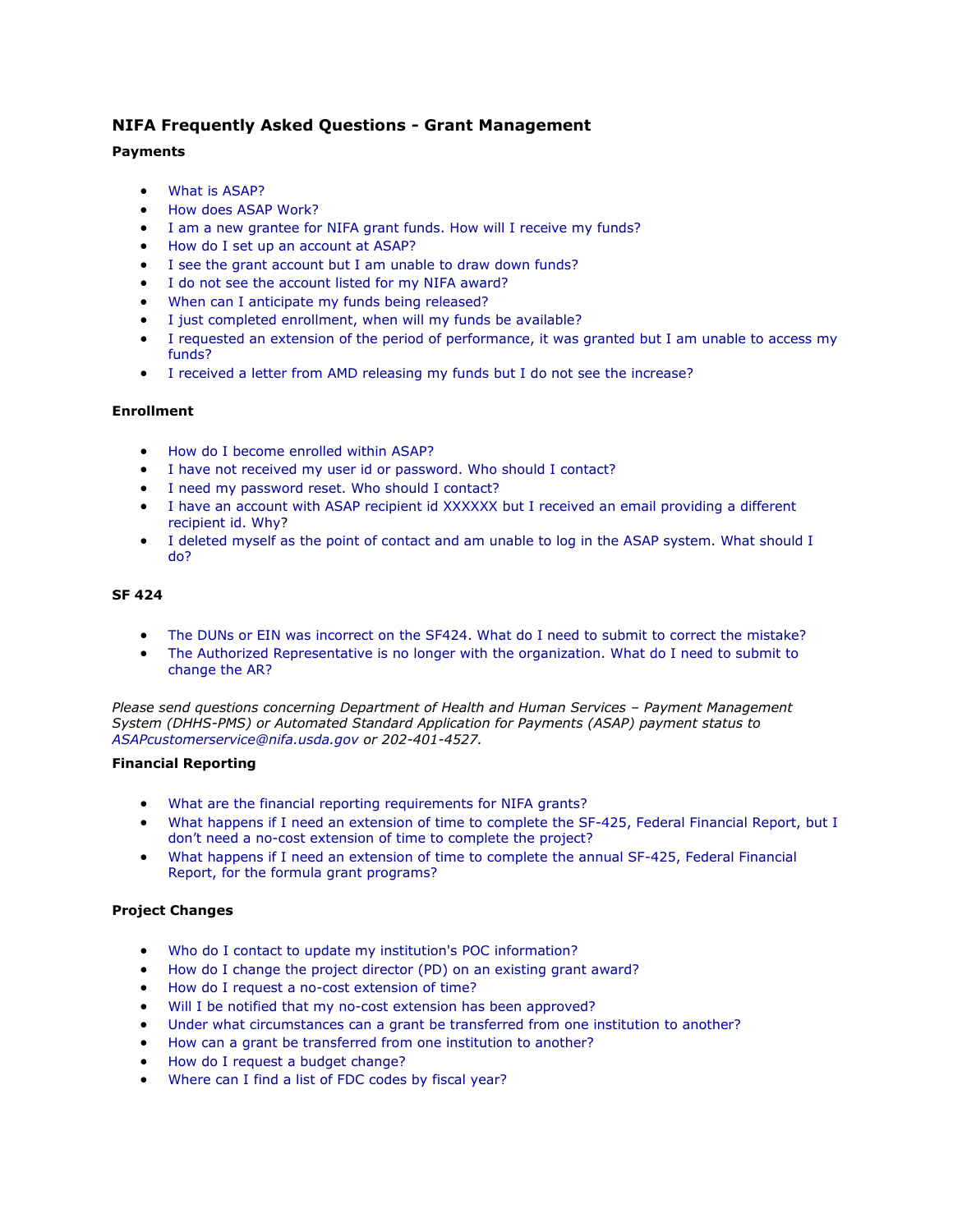## **Information on Reporting**

# **Contact**

How do I contact the Awards Management Division (AMD)?

# **Payments**

## **What Is ASAP?**

Automated Standard Application for Payments (ASAP) is an electronic payment and information system developed by the Financial Management Service (FMS) and the Federal Reserve Bank of Richmond. ASAP allows grantee organizations receiving federal funds to draw from accounts pre-authorized by federal agencies.

## **How Does ASAP Work?**

In short, ASAP operates as follows: federal agencies and organizations receiving federal funds enroll to use ASAP. Federal agencies establish and maintain accounts in ASAP to control the flow of funds to organizations. Federal agencies enter spending authorizations into their ASAP accounts in accordance with their program needs and schedules. Payment Requestors at organizations initiate payment requests through ASAP to meet cash needs. This is done primarily through on-line connections that organizations have with ASAP.

#### **I am a new grantee for NIFA grant funds. How will I receive my funds?**

Funds will be processed through the ASAP system. The organization must be enrolled and linked to NIFA's ALC 12402200 number in order to receive funds.

#### **How do I set up an account at ASAP?**

The Financial Operations Division (FOD) at the National Institute of Food and Agriculture (NIFA) will initiate your account in ASAP.

#### **I see the grant account but I am unable to draw down funds?**

The account may be suspended or the percent of the funds that can be drawn down for that quarter has been meet. Please wait until the next quarter. Has the performance period expired? You may verify this by reviewing Block 3 of your award sheet. If the period is expired you will need to contact (202) 401-4527 or email: [asapcustomerservice@nifa.usda.gov.](mailto:asapcustomerservice@nifa.usda.gov)

#### **I do not see the account listed for my NIFA award?**

If you have completed the enrollment process and you do not see your account listed please contact the ASAP Customer Service at (202) 401-4527 or email: [asapcustomerservice@nifa.usda.gov](mailto:asapcustomerservice@nifa.usda.gov) and provide the information related to your grant.

#### **When can I anticipate my funds being released?**

If enrollment has been completed, funds will be released between 15 to 30 days of the award provided that no funds are withheld.

## **I just completed enrollment, when will my funds be available?**

Upon your account becoming active, please allow the Department of Treasury 7-10 BUSINESS days to verify banking information. Once verified, funds will be released between 15 to 30 days.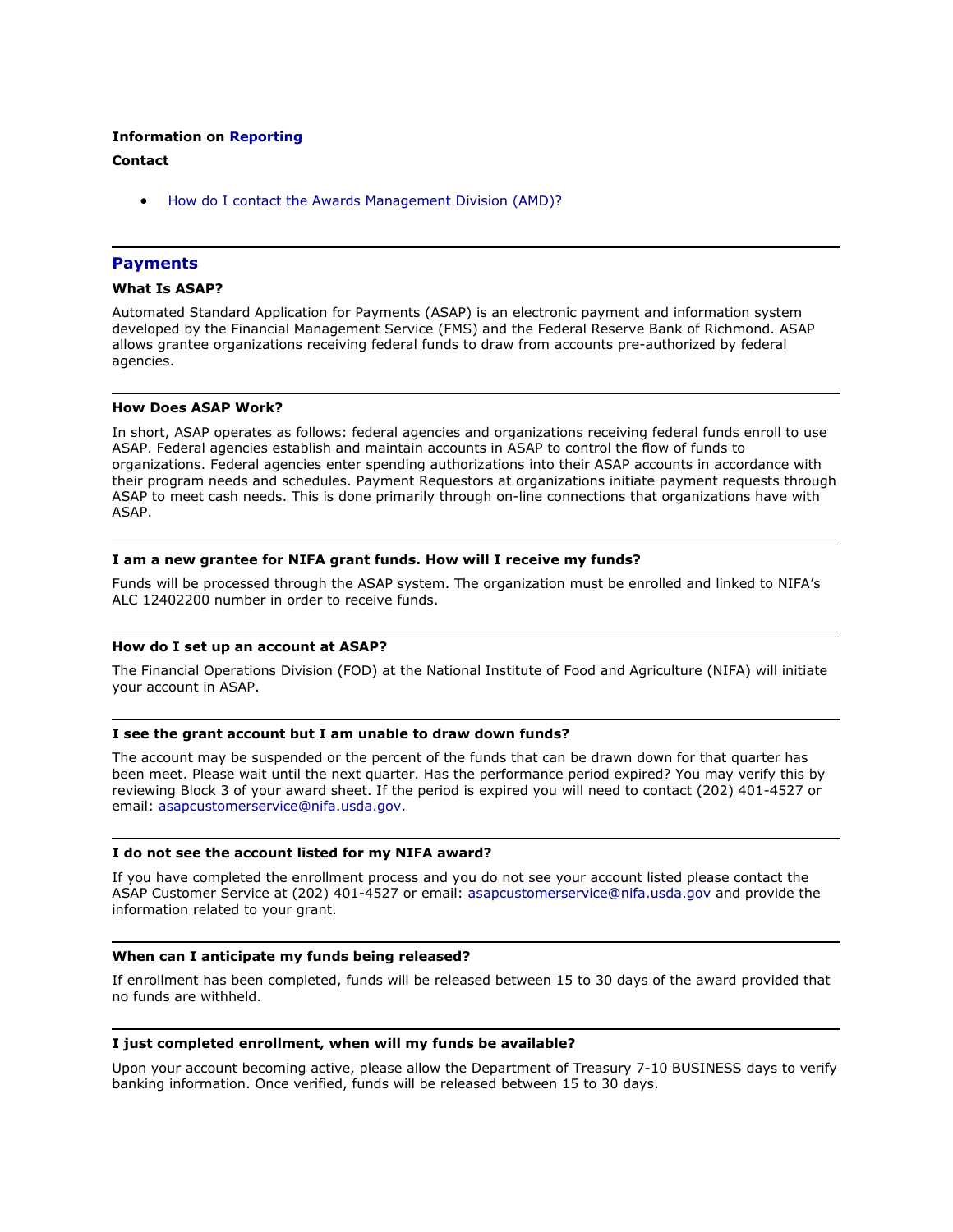# **I requested an extension of the period of performance, it was granted but I am unable to access my funds?**

Please contact the ASAP customer service at: [asapcustomerservice@nifa.usda.gov](mailto:asapcustomerservice@nifa.usda.gov) and notify us of this error.

#### **I received a letter from AMD releasing my funds but I do not see the increase?**

Funds are released between 15 to 30 days of the release letter received in FOD from AMD.

## **ENROLLMENT**

## **How do I become enrolled within ASAP?**

Cut and paste the following link into your browser line. www.**fms**.treas.gov/**asap**[/fpa\\_questions\\_](http://www.fms.treas.gov/asap/fpa_questions_enrollment.html)**enrollment**.html Click on "Enrollment." Follow the instructions.

#### **I have not received my user id or password. Who should I contact?**

[ASAP Organization Enrollment and User ID Request Form](http://www.fms.treas.gov/asap/forms/userid-pr-revised-09-08-08.pdf)

The Treasury **User** Provisioning System will e-mail the individual logon **ID** and mail the temporary **password**. [www.fms.treas.gov/asap/forms/](http://www.fms.treas.gov/asap/forms/userid-pr-revised-09-08-08.pdf)**userid**-pr-revised-09-08-08.pdf

#### **I need my password reset. Who should I contact?**

#### **Treasury ASAP Staff Listing**:

| Regional<br>Financial<br><b>Center</b> | Time Zone | Phone<br><b>Number</b> | <b>Business</b><br><b>Hours</b>                                                          | Mailing<br><b>Address</b>         |
|----------------------------------------|-----------|------------------------|------------------------------------------------------------------------------------------|-----------------------------------|
| Philadelphia                           | Eastern   |                        | (215) 516-8021 7:30 a.m - 4:00 p.m. Philadelphia, PA                                     | P.O. Box 51317<br>19115-6317      |
| <b>Kansas City</b>                     | Central   |                        | (816) 414-2100 7:30 a.m - 4:00 p.m. Kansas City, MO                                      | P.O. Box 12599-0599<br>64116-0599 |
|                                        |           |                        | <b>San Francisco</b> Mountain or Pacific (510) 594-7182 7:30 a.m - 4:00 p.m. Oakland, CA | P.O. Box 24700<br>94623-1700      |

#### **I have an account with ASAP recipient id XXXXXX but I received an email providing a different recipient id. Why?**

Enrollment is based on DUNS and EIN number associated with the SF-424, which was provided during the application process. Funds can only be released to that recipient ID.

**I deleted myself as the point of contact and am unable to log in the ASAP system. What should I do?**

**What procedures should be followed if changes occur within the organization i.e., contact names, addresses (including e-mail) and telephone numbers, individuals being added or deleted from the system.**

Contact your servicing [Regional Financial Center](http://www.fms.treas.gov/asap/contacts.html) (RFC). They will advise you on the appropriate form(s) that need to be completed. Recipient Organization Officials can log onto [ASAP.gov,](https://www.asap.gov/) select the enrollment tab,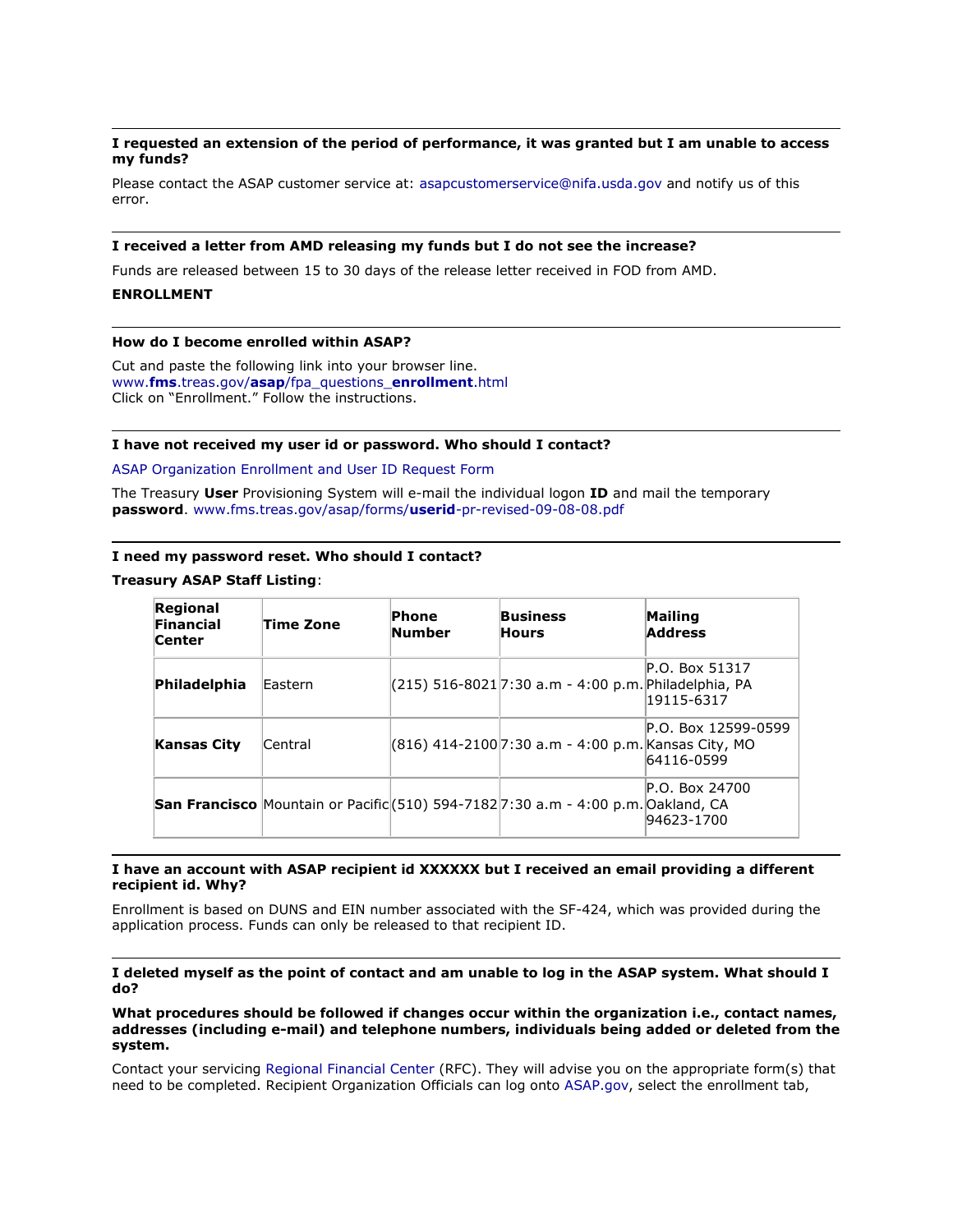then make the appropriate selection from the drop down menu. Please see Treasury ASAP Staff Listing Table above.

# **SF 424 QUESTIONS**

#### **The DUNs or EIN was incorrect on the SF424. What do I need to submit to correct the mistake?**

A revised SF424 must be submitted to the Awards Management Division (AMD) along with an explanation on the organization letterhead explaining the error or mistake. The document must be signed by the Authorized Representative (AR). AMD's customer service number is: (202) 401-4986 if you need assistance.

#### **The Authorized Representative is no longer with the organization. What do I need to submit to change the AR?**

A revised SF-424 must be submitted to the Awards Management Division (AMD) and a letter designating the new official on organizational letterhead.

For more information about ASAP visit: [http://www.fms.treas.gov/asap.](http://www.fms.treas.gov/asap)

# **Project Changes**

## **Who do I contact to update my institution's POC information?**

Please contact Awards Management Division (AMD), phone: 202-401-4986.

### **How do I change the project director (PD) on an existing grant award?**

Depending on the situation, follow the appropriate set of instructions below:

- If the project director's (PD's) absence is temporary, the authorized organizational representative of your institution must notify the Awards Management Division in writing of arrangements for the continuing conduct of the project (such as identifying who will be in charge during the PD's absence and including his/her curriculum vita and his/her written concurrence).
- If the PD is no longer affiliated with the institution, the authorized organizational representative must request, in writing, NIFA's approval of the replacement PD and must include a copy of his/her curriculum vita and a [Current and Pending Support Form f](http://www.nifa.usda.gov/business/businessfaqs/nifa_2005.pdf)or the replacement PD. This request also must contain the signature of the proposed replacement PD signifying his/her willingness to assume leadership of the project.

#### **How do I request a no-cost extension of time?**

If this is a first-time request for an extension lasting up to 12-months, the grant has not expired, and you are under [General Terms and Conditions A o](http://www.nifa.usda.gov/business/awards/awardterms.html)r Federal Demonstration Partnership, your authorized organizational representative (AOR) may approve a one-time no-cost extension of time. The AOR must provide a written notification of this action to NIFA-AMD. If you require more than one no-cost extension of time or an extension of more than 12 months, the extension(s) must be approved by NIFA. An AOR of your institution must prepare and submit a written request to NIFA. This request may be faxed to the Awards Management Divisoin (AMD) of the Office of Extramural Programs at 202-401-3237 or 202-401-6271. The request must be received by AMD at least 30 days prior to the expiration date of the award and must contain:

- The length of additional time required to complete project objectives and a justification for the extension.
- A summary of progress to date or a current Form AD 421 [Research Work Unit/Project Description-](http://cwf.uvm.edu/cris/ad-421_2pages_2.pdf)[Progress Report.](http://cwf.uvm.edu/cris/ad-421_2pages_2.pdf)
- An estimate of funds expected to remain unobligated on the scheduled expiration date.
- A projected timetable to complete the remaining portion(s) of the project.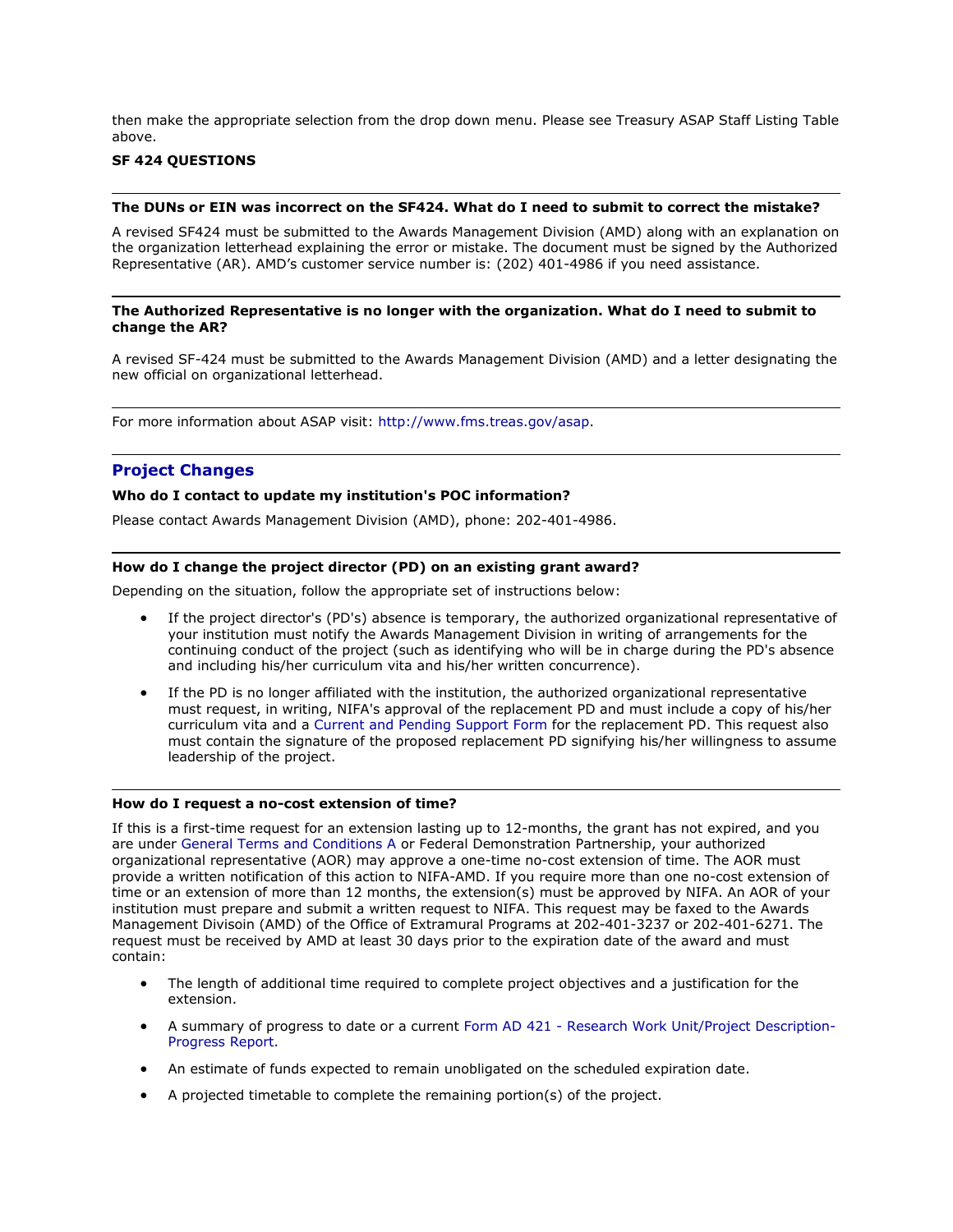- Signature of the authorized organizational representative and the project director.
- A status of cost sharing to date, if cost sharing, is applicable.

# **Will I be notified that my no-cost extension has been approved?**

You will be notified in writing if NIFA approves your request. However, award recipients under [General](http://www.nifa.usda.gov/business/awards/awardterms.html)  [Terms and Conditions A o](http://www.nifa.usda.gov/business/awards/awardterms.html)r Federal Demonstration Partnership Terms and Conditions will not be notified regarding a first-time request for a no-cost extension of time of up to 12 months because the institution has the authority to approve such an extension of time.

## **Under what circumstances can a grant be transferred from one institution to another?**

A grant may transfer from one institution to another when a project director (PD) under the existing grant moves to a different institution. The awardee institution for the existing grant must be willing to relinquish all remaining funds under the award, and the institution identified as the potential recipient of the remaining funds must meet the eligibility requirements under the applicable program.

## **How can a grant be transferred from one institution to another?**

PDs must contact the NIFA program staff associated with the existing award (Program Point of Contact identified in Block 4 of Form NIFA-2009, Award Face Sheet) to facilitate the transfer of a grant from one institution to another institution.

To transfer the existing grant, an original and two copies of the following documents must be submitted to the NIFA program staff (Program Point of Contact identified in Block 4 of Form NIFA-2009, Award Face Sheet) by the existing awardee organization.

- A letter from the authorized organizational representative (AOR) (the letter must be signed by the AOR) addressed to the NIFA program staff identifying that the awardee institution is relinquishing the remaining funds on the grant.
- A final SF-425, Federal Financial Report, the amount noted on Field 10.p (Field 10.i if using the short form) of the final SF-425 reflects the total amount of funds remaining on the grant. This would be the amount available to transfer to a different institution.

The NIFA program staff will provide a request for application (RFA) to the institution identified as the potential recipient of the remaining funds. The RFA will include instructions such as how to access the application package (including necessary forms and the "NIFA Grants.gov Application Guide"); complete the appropriate forms; and where and how to submit the forms.

# **How do I request a budget change?**

For those grants awarded under General Terms and Conditions-A or Federal Demonstration Partnership, approval from NIFA is not required unless funds for an item have been withheld on the award budget or you intend to subcontract (a) more than 50 percent of the total award to another party(ies), or (b) you intend to subcontract with a federal agency. However, if your grant was awarded under General Terms and Conditions-B and your budget change is greater than 10 percent, NIFA approval will be needed. All grants awarded under the Small Business Innovation Research (SBIR) must have prior written approval from the national program leader. To request approval, prepare a letter outlining a brief description and justification of the requested changes to the budget. Include the signatures of the authorized organizational representative and the project director and a revised budget and narrative.

# **Where can I find a list of FDC codes by fiscal year?**

*Please send questions to 202-401-4527.*

[Top](http://www.nifa.usda.gov/home/faq_grant_management.html#top)

# **Financial Reporting**

**What are the financial reporting requirements for NIFA grants?**